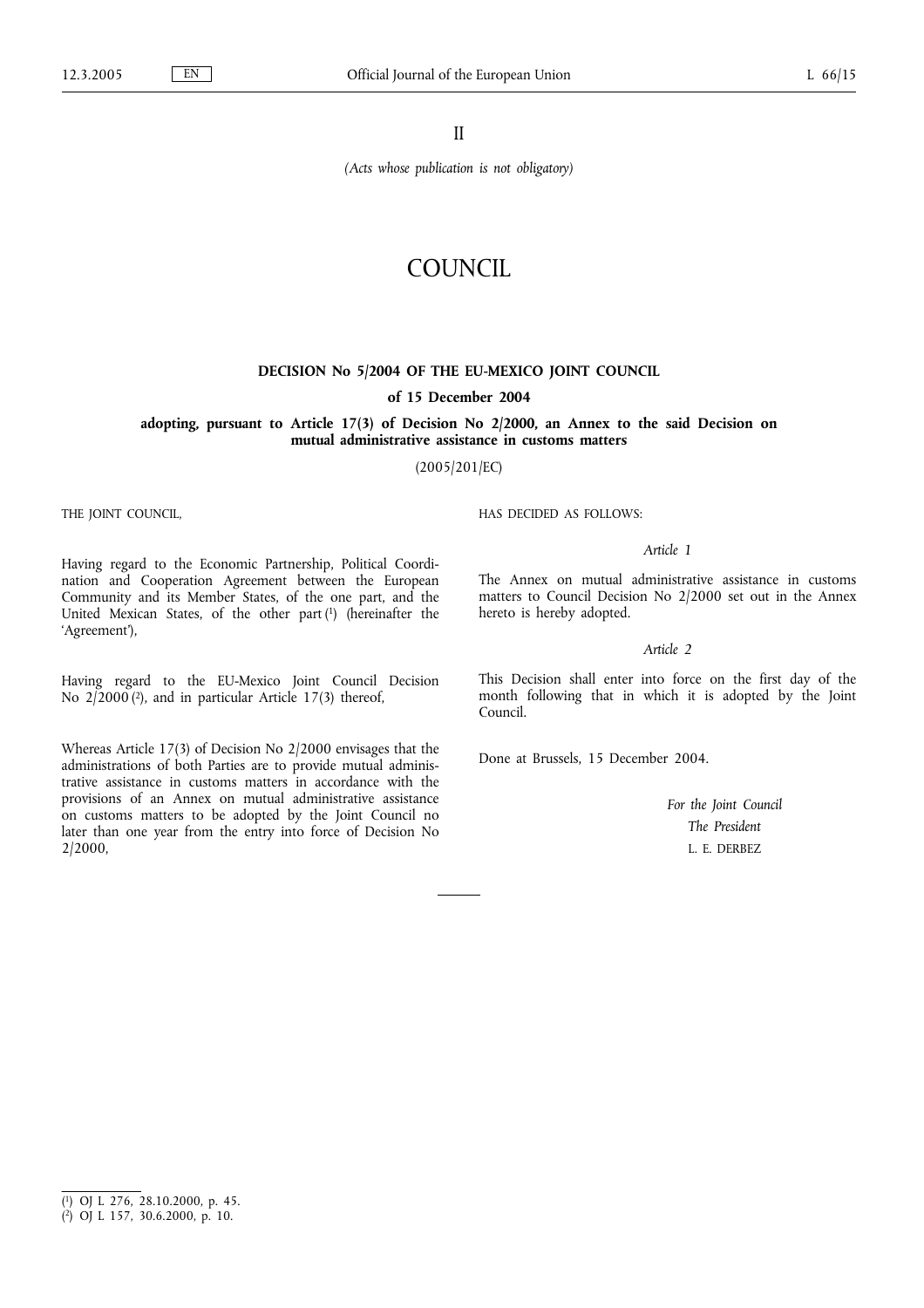# *ANNEX*

# *'ANNEX*

# **ON MUTUAL ADMINISTRATIVE ASSISTANCE IN CUSTOMS MATTERS**

## *Article 1*

# **Definitions**

For the purposes of this Annex:

- (a) "customs legislation" shall mean any legal or regulatory provisions adopted by the European Community and Mexico governing the import, export, and transit of goods and their placing under any other customs regime or procedure, including measures of prohibition, restriction and control;
- (b) "applicant authority" shall mean a competent customs authority which has been designated by a Party for this purpose and which makes a request for assistance on the basis of this Annex;
- (c) "requested authority" shall mean a competent customs authority which has been designated by a Party for this purpose and which receives a request for assistance on the basis of this Annex;
- (d) "customs authority" shall mean for the European Community, the competent services of the Commission of the European Communities and the customs authorities of its Member States; and for Mexico, the Secretaria de Hacienda y Crédito Público or its successor;
- (e) "personal data" shall mean all information relating to an identified or identifiable individual;
- (f) "operation in breach of customs legislation" shall mean any violation or attempted violation of customs legislation;
- (g) "information" shall mean any data, documents, reports, certified or authenticated copies thereof or other communications, including information which has been processed and/or analysed to provide an indication relevant to an operation in breach of customs legislation.

#### *Article 2*

#### **Scope**

1. This Annex is intended solely for the mutual administrative assistance between the Parties, the provisions of this Annex shall not give rise to a right on the part of any private person to obtain, suppress or exclude any evidence or to impede the execution of a request.

2. The Parties shall assist each other, in the areas within their competence, in the manner and under the conditions laid down in this Annex, to ensure the correct application of the customs legislation, in particular by preventing, investigating and combating operations in breach of that legislation.

3. Assistance in customs matters, as provided for in this Annex, shall apply to any administrative authority of the Parties which is competent for the application of this Annex. It shall not prejudice the rules governing mutual assistance in criminal matters. Nor shall it cover information obtained under powers exercised at the request of a judicial authority, except where communication of such information is authorised by that authority.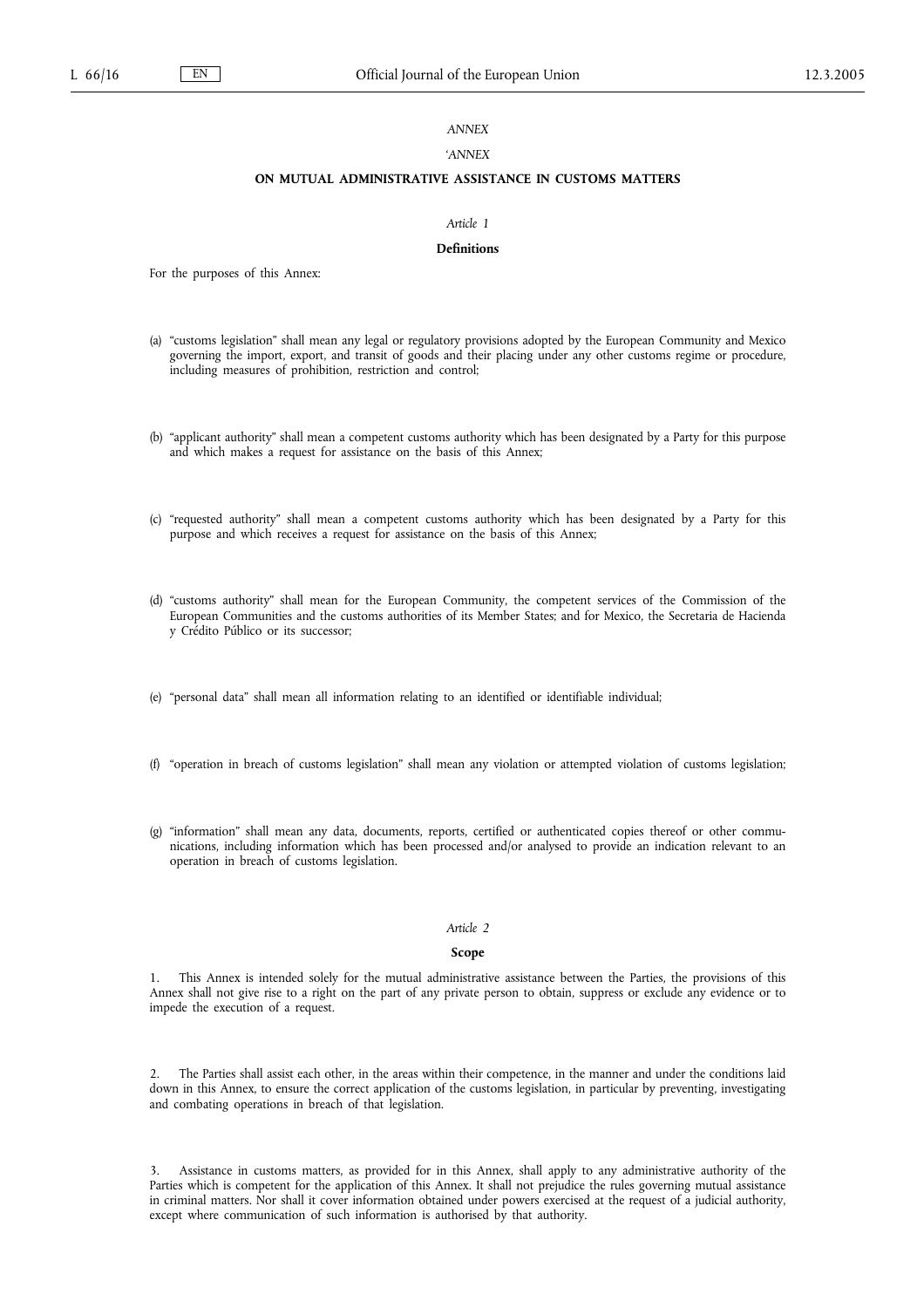4. Assistance to recover duties, taxes or fines is not covered by this Annex.

# *Article 3*

## **Assistance on request**

1. At the request of the applicant authority, the requested authority shall provide it with all relevant information which may enable it to ensure that customs legislation is correctly applied, including information regarding activities noted or planned which are or could be operations in breach of customs legislation.

- 2. At the request of the applicant authority, the requested authority shall inform it:
- (a) whether goods exported from the territory of one of the Parties have been properly imported into the territory of the other Party, specifying, where appropriate, the customs procedure applied to the goods;
- (b) whether goods imported into the territory of one of the Parties have been properly exported from the territory of the other Party, specifying, where appropriate, the customs procedure applied to the goods.

3. At the request of the applicant authority, the requested authority shall, within the framework of its legal or regulatory provisions, take the necessary steps to ensure special surveillance of:

- (a) natural or legal persons in respect of whom there are reasonable grounds for believing that they are or have been involved in operations in breach of customs legislation;
- (b) places where stocks of goods have been or may be assembled or subject to operations in such a way that there are reasonable grounds for believing that these goods are intended to be used in operations in breach of customs legislation;
- (c) goods in transport or in storage in such a way that there are reasonable grounds for believing that they are intended to be used in operations in breach of customs legislation;
- (d) means of transport that are, have been or may be used in such a way that there are reasonable grounds for believing that they are intended to be used in operations in breach of customs legislation.

#### *Article 4*

## **Spontaneous assistance**

The Parties shall assist each other, at their own initiative and in accordance with their legal or regulatory provisions, if they consider that to be necessary for the correct application of customs legislation, particularly by providing information obtained pertaining to:

- (a) activities, which are or appear to be operations in breach of customs legislation and which may be of interest to the other Party;
- (b) new means or methods employed in carrying out operations in breach of customs legislation;
- (c) goods known to be subject to operations in breach of customs legislation;
- (d) natural or legal persons in respect of whom there are reasonable grounds for believing that they are or have been involved in operations in breach of customs legislation;
- (e) means of transport in respect of which there are reasonable grounds for believing that they have been, are, or may be used in operations in breach of customs legislation.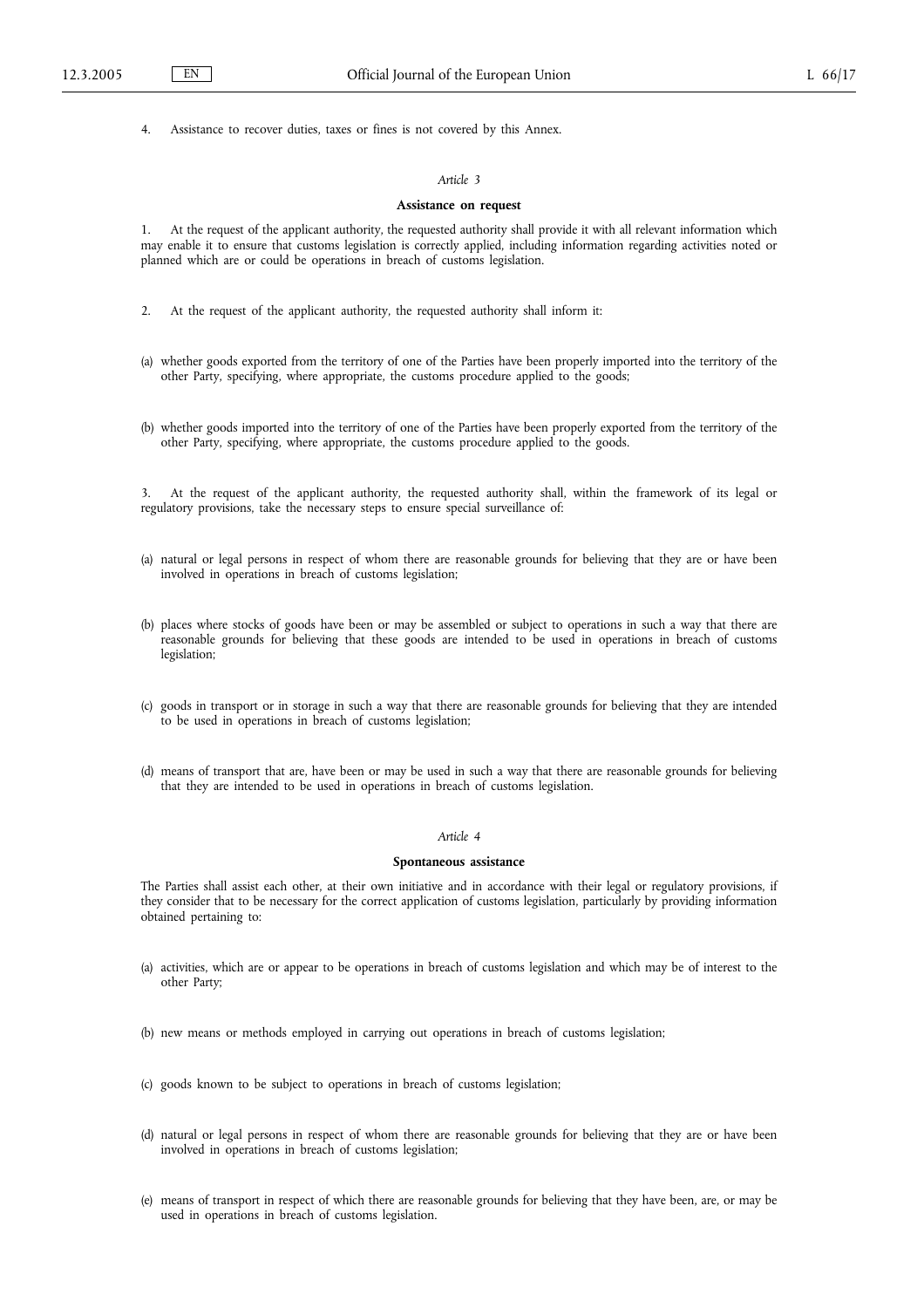#### *Article 5*

# **Delivery, notification**

At the request of the applicant authority, the requested authority shall, in accordance with legal or regulatory provisions applicable to the latter, take all necessary measures in order:

(a) to deliver any documents; or

(b) to notify any decisions,

emanating from the applicant authority and falling within the scope of this Annex, to an addressee residing or established in the territory of the requested authority.

Requests for delivery of documents or notification of decisions shall be made in writing in an official language of the requested authority or in a language acceptable to that authority.

#### *Article 6*

# **Form and substance of requests for assistance**

1. Requests pursuant to this Annex shall be made in writing. They shall be accompanied by the documents necessary to enable compliance with the request. When required because of the urgency of the situation, oral requests may be accepted, but must be confirmed in writing immediately.

2. Requests pursuant to paragraph 1 shall include the following information:

- (a) the applicant authority;
- (b) the measure requested;
- (c) the object of and the reason for the request;
- (d) the legal or regulatory provisions and other legal elements involved;
- (e) indications as exact and comprehensive as possible on the natural or legal persons who are the target of the investigations;
- (f) a summary of the relevant facts and of the enquiries already carried out.

3. Requests shall be submitted in an official language of the requested authority or in a language acceptable to that authority. This requirement shall not apply to any documents that accompany the request under paragraph 1.

If a request does not meet the formal requirements set out above, its correction or completion may be requested; in the meantime precautionary measures may be ordered.

#### *Article 7*

#### **Execution of requests**

1. In order to comply with a request for assistance, the requested authority shall proceed, within the limits of its competence and available resources, as though it were acting on its own account or at the request of other authorities of that same Party, by supplying information already possessed, by carrying out appropriate enquiries, including verifications, inspections and the examination of records, or by arranging for them to be carried out. This provision shall also apply to any other authority to which the requested authority has addressed the request when the latter cannot act on its own.

2. Requests for assistance shall be executed in accordance with the legal or regulatory provisions of the requested Party.

3. Duly authorised officials of a Party may, with the agreement of the other Party and subject to the domestic law of the requested authority and within the conditions laid down by the latter, be present to obtain from the offices of the requested authority, or any other authority as laid down in paragraph 1, the relevant books, registers and other documents or data media held in those offices, make copies thereof, or extract any information or particulars relating to operations in breach of customs legislation which the applicant authority needs for the purposes of this Agreement.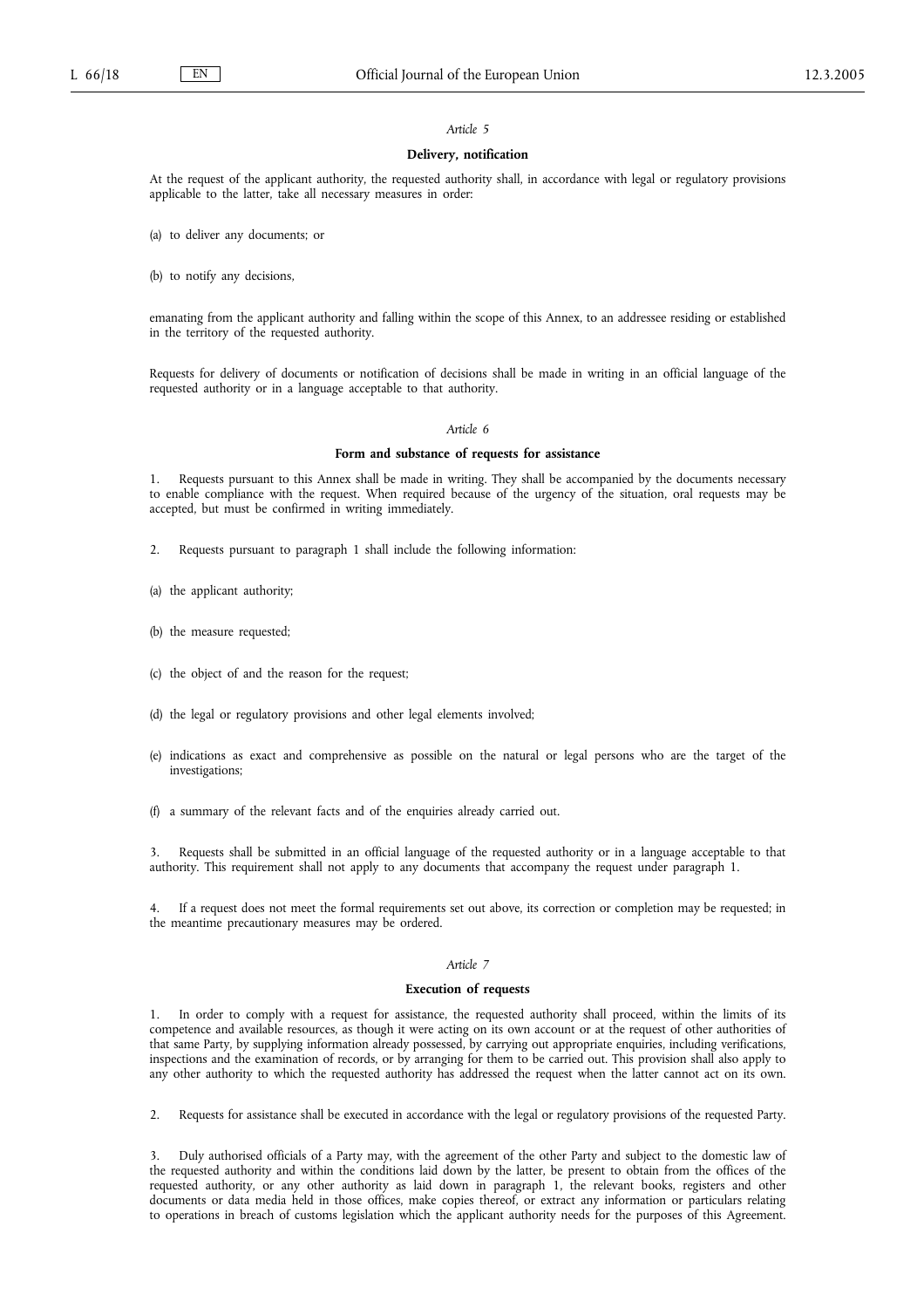Subject to the domestic law of the requested authority and to the conditions laid down by the latter, duly authorised officials of a Party may, with the agreement of the other Party and subject to the conditions laid down by the latter, be present at enquiries carried out in the latter's territory.

5. A request by either customs authority that a certain procedure be followed shall be complied with, subject to the national legal and administrative provisions of the requested authority.

## *Article 8*

#### **Form in which information is to be communicated**

1. The requested authority shall communicate the results of enquiries and provide any information requested, subject to Article 9, to the applicant authority in writing together with relevant documents, certified copies or other items and may, where appropriate, include any relevant information for interpreting or using it.

2. This information may be in computerised form.

3. Originals of files, documents and other materials, or certified or authenticated copies thereof, shall be transmitted only in cases where copies would be insufficient.

4. Originals of files, documents and other materials that have been transmitted shall be returned at the earliest opportunity; rights of the Parties or of third parties relating thereto shall remain unaffected.

### *Article 9*

#### **Exceptions to the obligation to provide assistance**

1. Assistance may be refused or may be subject to the satisfaction of certain conditions or requirements, in cases where a Party is of the opinion that assistance under this Annex would:

- (a) be likely to prejudice the sovereignty of the Party which has been requested to provide assistance under this Annex; or
- (b) be likely to prejudice public policy, security or other essential interests, in particular in the cases referred to under Article 10 (2); or
- (c) violate an industrial, commercial or professional secret.

2. The requested authority may postpone assistance on the ground that it will interfere with an ongoing investigation, prosecution or proceeding. In such a case, the requested authority shall consult with the applicant authority to determine if assistance can be given subject to such terms or conditions as the requested authority may require.

3. Where the applicant authority seeks assistance which it would (itself) be unable to provide if so requested, it shall draw attention to that fact in its request. It shall then be for the requested authority to decide how to respond to such a request.

4. In the event that a request cannot be complied with, the applicant authority shall be promptly notified of that fact with a statement of the reasons and circumstances, which might be of importance for the further pursuit of the matter.

5. For the cases referred to in paragraphs 1 and 2, the decision of the requested authority and the reasons therefor must be communicated to the applicant authority without delay.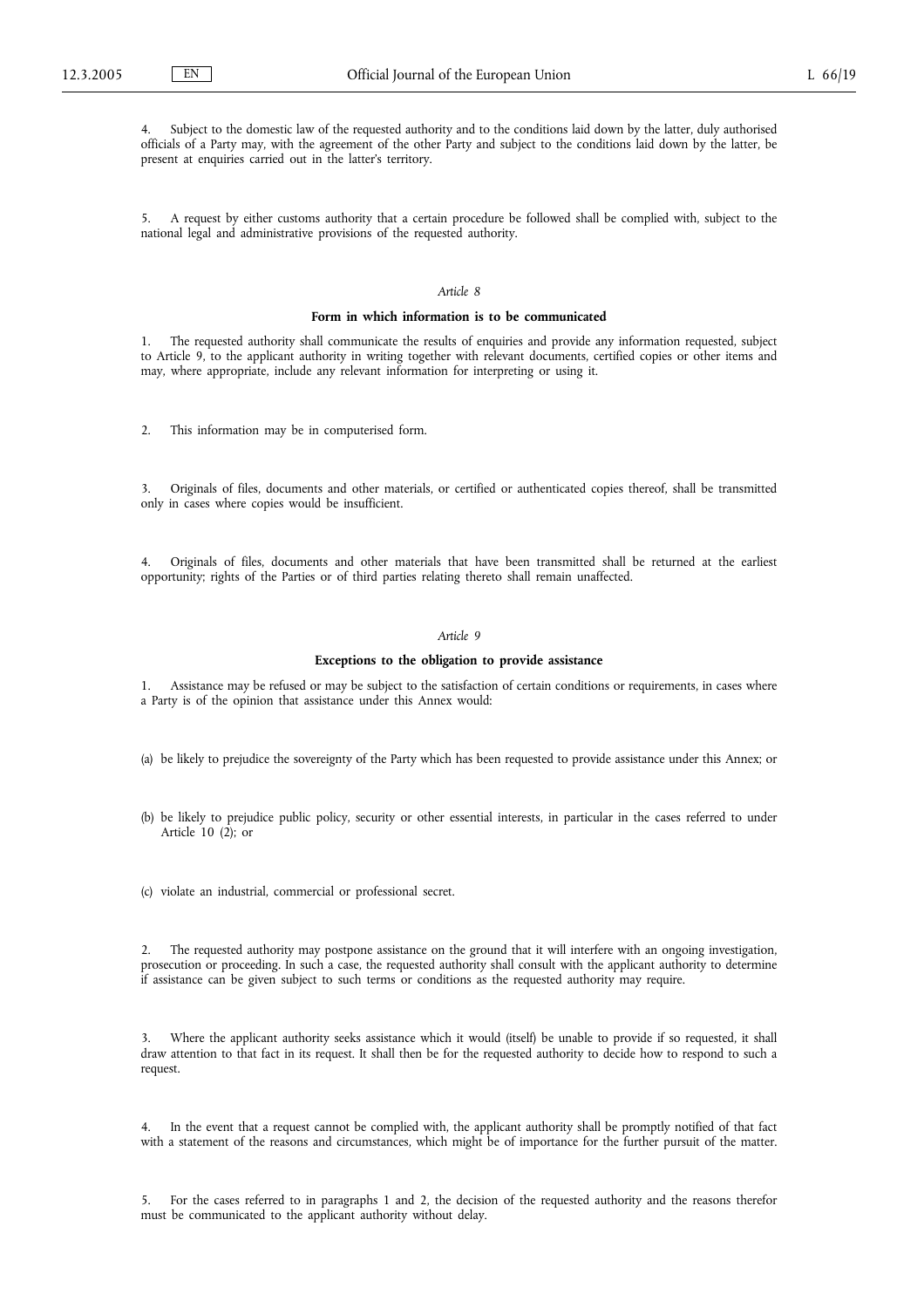#### *Article 10*

#### **Information exchange and confidentiality**

1. Any information communicated in whatsoever form pursuant to this Annex shall be of a confidential or restricted nature, depending on the rules applicable in each of the Parties. It shall be covered by the obligation of official secrecy and shall enjoy the protection extended to similar information under the relevant laws of the Party that received it and the corresponding provisions applying to the Community authorities.

2. Personal data may be exchanged only where the Party, which may receive them, undertakes to protect such data in at least an equivalent way to the one applicable to that particular case in the Party that may supply them. To this end, the Parties shall communicate to each other information on their applicable rules, including, where appropriate, legal provisions in force in the Member States of the Community, including any change therein occurring after the entry into force of this Annex.

3. The use, in judicial or administrative proceedings instituted in respect of operations in breach of customs legislation, of information obtained under this Annex, is considered to be for the purposes of this Annex. Therefore, the Parties may, in their records of evidence, reports and testimonies and in proceedings, and charges brought before the courts, use as evidence information obtained and documents consulted in accordance with the provisions of this Annex. The competent authority, which supplied that information or gave access to those documents, shall be notified of such use.

4. Information obtained shall be used solely for the purposes of this Annex. Where one of the Parties wishes to use such information for other purposes, it shall obtain the prior written consent of the authority which provided the information. Such use shall then be subject to any restrictions laid down by that authority.

# *Article 11*

# **Experts and witnesses**

An official of a requested authority may be authorised to appear, within the limitations of the authorisation granted, as an expert or witness in judicial or administrative proceedings instituted in the territory of the other Party regarding the matters covered by this Annex, and produce such objects, documents or certified copies thereof, as may be needed for the proceedings. The request for appearance must indicate specifically before which judicial or administrative authority the official will have to appear, on what matters and by virtue of what title or qualification the official will be questioned.

#### *Article 12*

#### **Assistance expenses**

1. The Parties shall waive all claims on each other for the reimbursement of expenses incurred pursuant to this Annex, except, as appropriate, for expenses to experts and witnesses, and those to interpreters and translators who are not public service employees.

2. If expenses of a substantial and extraordinary nature are, or will be required to execute the request, the Parties may consult to determine the terms and conditions under which the request will be executed as well as the manner in which the costs shall be borne.

#### *Article 13*

#### **Implementation**

1. Without prejudice to the terms of Article 14(3) the Parties agree that any matter arising from the implementation of this Annex may be entrusted on the one hand, to the customs authority of Mexico, and on the other hand to the competent services of the Commission of the European Communities and the customs authorities of the Member States as appropriate. They shall decide on all practical measures and arrangements necessary for its application, taking into consideration the rules in force in particular in the field of data protection. They may recommend to the competent bodies amendments which they consider should be made to this Annex.

2. The Parties shall consult each other and subsequently keep each other informed of the detailed rules of implementation which are adopted in accordance with the provisions of this Annex. In particular, before the entry into force of this Annex, the Parties shall communicate to each other the competent customs authority designated for the implementation of this Annex. Any changes thereafter shall be notified.